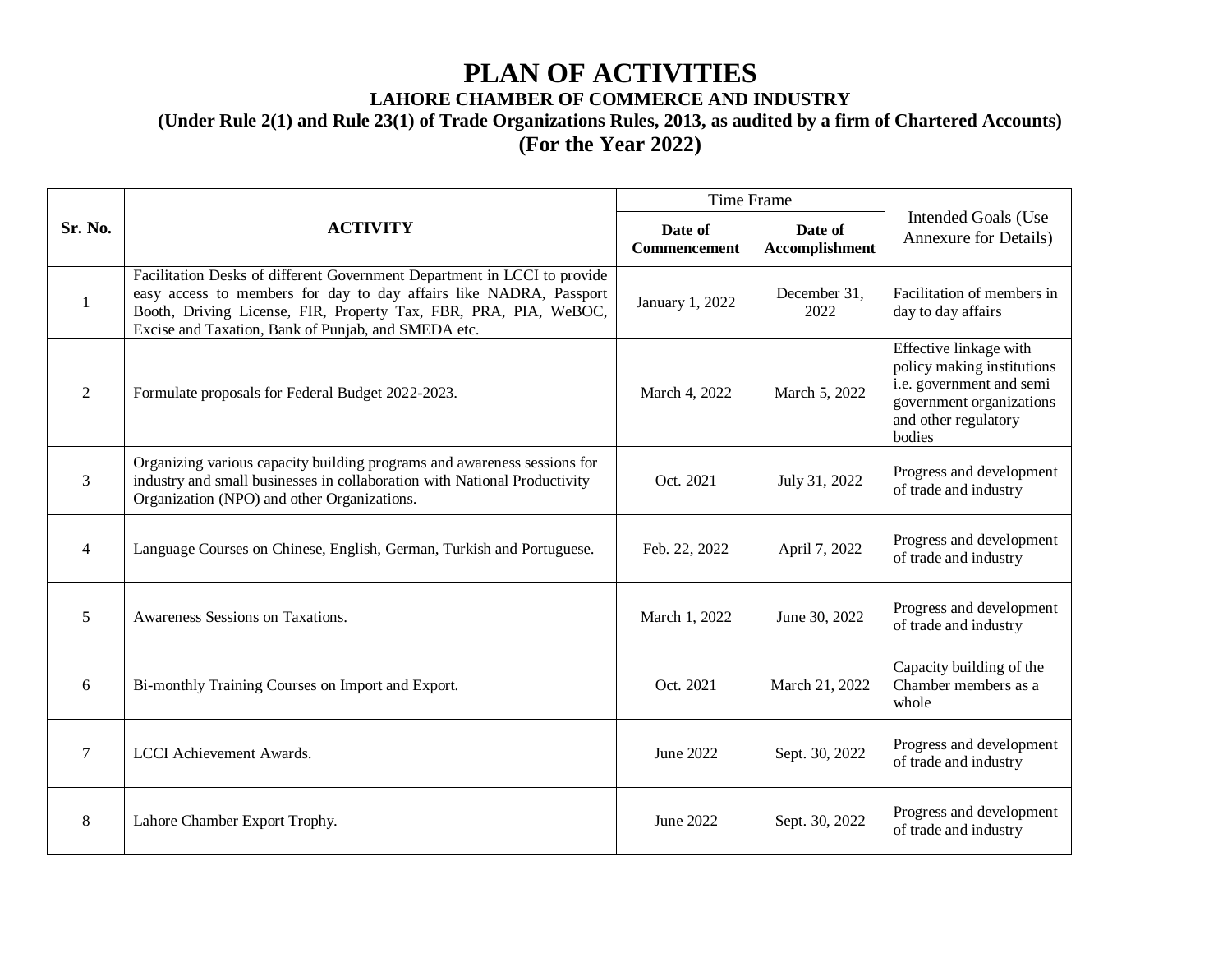| 9  | Ambassador Dinner.                                                                                          | June 2022                   | Sept. 30, 2022               | Effective Linkage with<br>foreign countries for trade<br>promotion      |
|----|-------------------------------------------------------------------------------------------------------------|-----------------------------|------------------------------|-------------------------------------------------------------------------|
| 10 | Participation in Canton Fair - China                                                                        | Feb. 1, 2022                | April 10, 2022               | Improvement in the<br>provision of facilities to<br>the members of LCCI |
| 11 | Participation in Canton Fair - China                                                                        | Aug 1, 2022                 | Oct. 10, 2022                | Improvement in the<br>provision of facilities to<br>the members of LCCI |
| 12 | Business Delegations to different countries to explore export potential.                                    | Dates are flexible          | Dates are flexible           | Progress and development<br>of trade and industry                       |
| 13 | <b>SAP Business Course</b>                                                                                  | 18 <sup>th</sup> Jan, 2022  | 29th Jan, 2022               | Capacity building of the<br>Chamber members as a<br>whole               |
| 14 | Conduct election for vacant seats of Executive Committee, Office-Bearers<br>and Annual General Meeting.     | July 15, 2022               | Sept. 30, 2022               | Mandatory obligation in<br><b>TOR 2013</b>                              |
| 15 | Online member services including printing of Bills for renewal of<br>Membership.                            | December 30, 2022           | January 15, 2023             | Improvement in the<br>provision of facilities to<br>the members of LCCI |
| 16 | Raise funds and donate to the deserving organizations                                                       | July 1, 2022                | June 30, 2023                | To fulfill corporate social<br>responsibility                           |
| 17 | Liaison with Government Functionaries to foster better working<br>relationship between Government and LCCI. | Jan. 1, 2022                | Dec. 31, 2022                | Progress and development<br>of trade and industry                       |
| 18 | Conduct meetings of Executive Committee as per Memorandum and<br>Articles of Association of LCCI.           | Jan. 1, 2022                | Dec. 31, 2022                | Progress and development<br>of trade and industry                       |
| 19 | Printing of Annual Report and Statutory Reports                                                             | June 1, 2022                | Sept. 9, 2022                | To create awareness<br>among LCCI members                               |
| 20 | Printing of Monthly LCN                                                                                     | First day of Every<br>month | $15th$ day of every<br>month | To create awareness<br>among LCCI members                               |